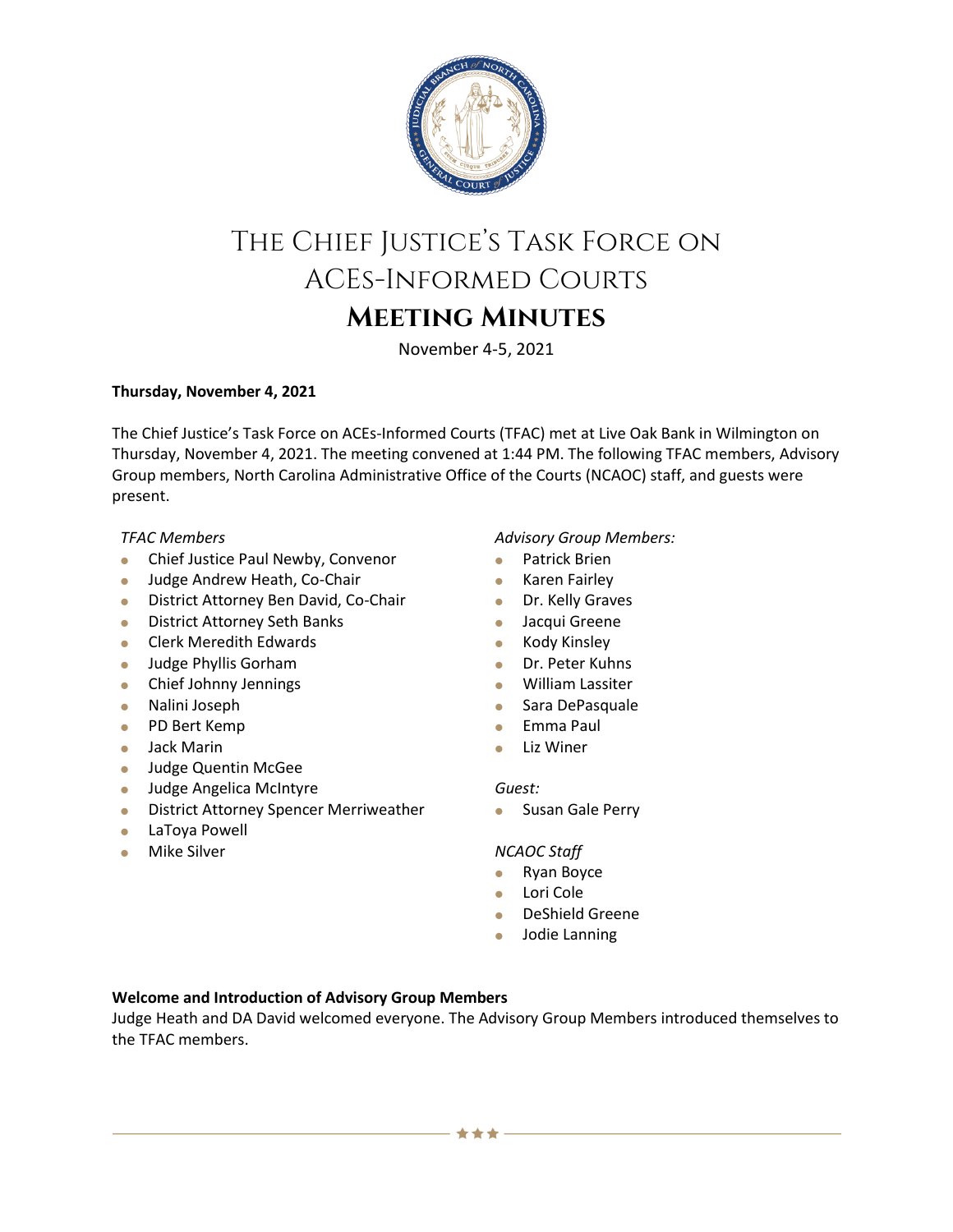

This is the second meeting of the TFAC with the expectation that the TFAC will meet quarterly over a two-year period. There are two subcommittees of the TFAC: Program Development and Education. The Program Development Subcommittee is co-chaired by Judge McIntyre and DA David. The Education Subcommittee is co-chaired by Judge Heath and Amelia Thorn. The goal of the TFAC is to equip Chief Justice Newby with resources needed to advocate for the court system to fulfill the mission of the TFAC. The work of various non-profit organizations in the New Hanover County area will be highlighted during this two-day meeting.

# **New Hanover County Resiliency Task Force**

The New Hanover County Resiliency Task Force (NHCRTF) was formed in 2018 after a screening of the movie "Resilience: The Biology of Stress and the Science of Hope" (hereafter referred to as "Resilience".) Tina Pearson, Director of the NHCRTF, explained that representatives from schools, communities, the NAACP, and others comprise the NHCRTF. The mission is to build community resiliency by reducing and preventing ACEs (trauma), responding to existing trauma in children, providers, and children with knowledge, compassion, and empathy, and creating opportunities for the community to form meaningful connections with one another.

Amy Read, Community Trainer at Coastal Horizons and Interim Director of the Pender County Resiliency Task Force (PCRTF) explained that the work of the PCRTF started in July 2020 after watching "Resilience." The purpose of the PCRTF is to facilitate a close working relationship between and among government, nonprofit, business, neighborhoods, and individuals to coordinate activities, create efficiencies, and build capacity to foster resiliency skills in Pender County. The PCRTF is a group of nine founding organizations, including the Pender County Department of Social Services, the District Attorney's Office, and Coastal Horizons. The PCRTF provides Mental Health First Aid training and offers resiliency trainings.

J'vanete Skiba, Assistant Director of Equity, Education, and Engagement at the NHCRTF, discussed the four realms of ACEs: adverse childhood experiences, adverse community experiences, adverse climate experiences, and atrocious cultural experiences. She noted that adverse community environments and adverse climate environments feed adverse childhood experiences. The NHCRTF has collaborated with organizations, which includes using local data to identify those groups that are facing adversity. Data shows that 38% of NC children live in poor or low-income homes. To ensure NHCRTF and PCRTF are data driven, data from the Build the Foundation was utilized to establish baseline community data, such as delinquency rates, income, teen births, pre-term babies, and education levels, and determine the groups who could benefit from assistance. The United Way funded a sophisticated data collection tool to allow data to be collected in New Hanover, Pender, and Brunswick Counties to demonstrate how the three counties can become more trauma informed and resilient. Ms. Pearson added the NHCRTF is also using data from the District Attorney and District Court to establish a baseline.

Ms. Pearson elaborated on the primary role of the NHCRTF which is to educate about ACEs science, bring people together, and conduct regular meetings. They provide services with a trauma informed and racial equity lens. Hurricane Florence helped to tighten the focus around resilience. There is now a

\*\*\*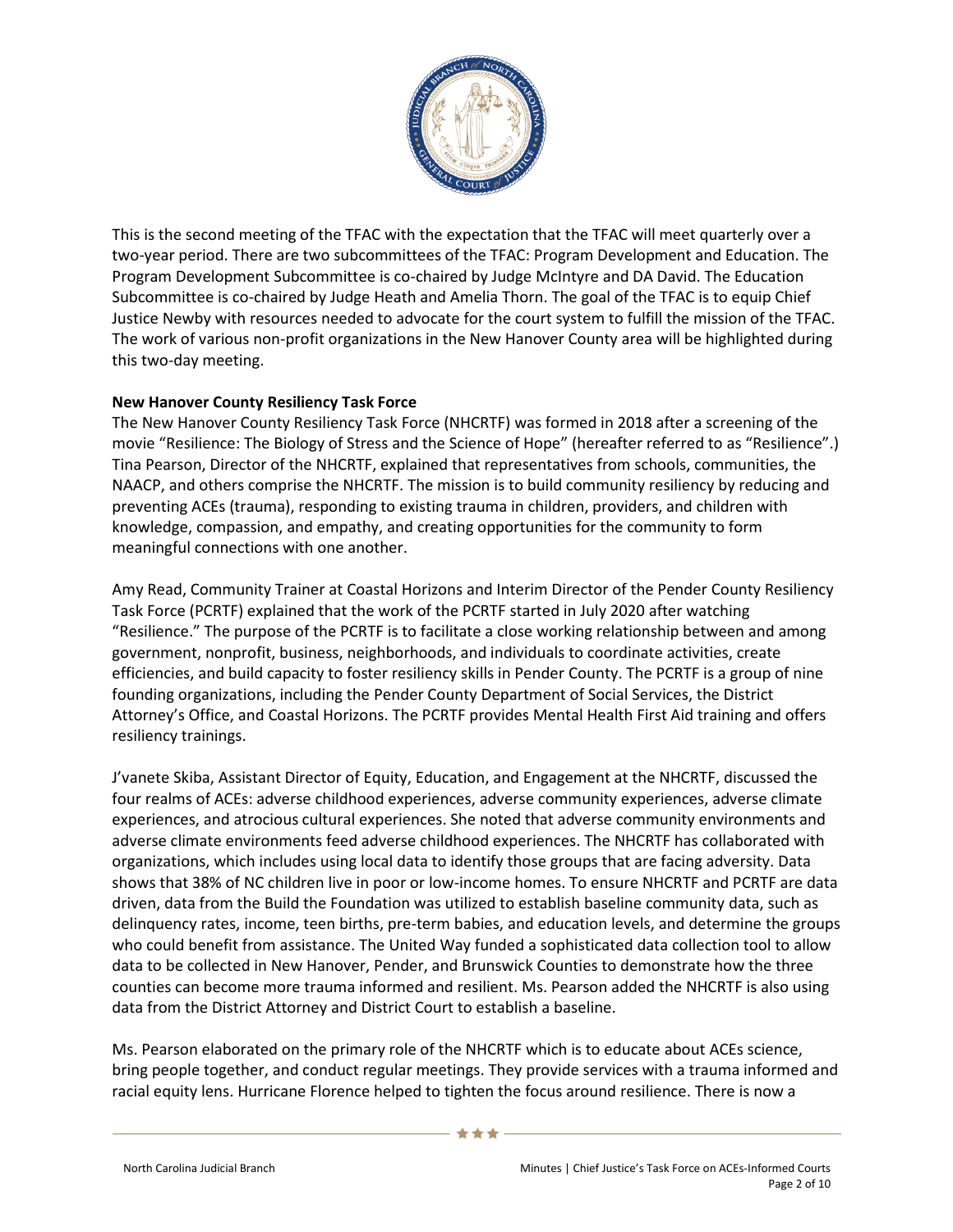

resiliency specialist in New Hanover County Government, so every employee receives training about resilience.

Suspension rates for elementary school students have also been discussed by the NHCRTF. One New Hanover County Middle School incorporated a resiliency model room where kids can go to "reset" and address tough situations, such as loss or a school shooting, and then rejoin the class. Having the resilience groundwork already in place makes it easier to face tough situations. Teachers must also be trained about trauma and resiliency. Because one of the NHCRTF steering committee members is also a school superintendent, there was cooperation from the school board on this initiative. PD Kemp noted that often school systems use FERPA (the Family Educational Rights and Privacy Act) to avoid discussing student issues which makes it difficult to identify students who may need help without suspension rate data in specific schools. Dr. Graves suggested MOUs could be used to share data between agencies.

# **Trauma, Screening, Assessment and Treatment within Juvenile Justice**

The North Carolina Department of Public Safety-Juvenile Justice (NCDPS-JJ) is committed to the reduction and prevention of juvenile delinquency by effectively intervening, educating, and treating youth to strengthen families and increase public safety. Essentially, NCDPS-JJ identifies the service that best fits the needs for each juvenile at that point in time.

William Lassiter gave an update on current juvenile delinquency trends, which shows that there has been an overall decrease in the number of delinquency complaints in NC despite an increase in the last 2 years that is related to the implementation of legislation that brought 16- and 17-year-olds into the juvenile justice system. Mr. Lassiter provided data on the number of complaints received by race/ethnicity which shows that Black or African American juveniles have the highest number of complaints, twice the number of complaints received for White juveniles. He explained that juveniles of different races present trauma differently. For example, Black juveniles tend to receive diagnoses that demonstrate external symptoms (conduct related) while White juveniles are often diagnosed with internal symptoms, such as depression. The length of time a clinician spends on the assessment and the person conducting the assessment may play a part in the types of diagnosis. There is a disparity in the length of time a court assessment takes (1  $\frac{1}{2}$  hours) versus an assessment that occurs in a private practice setting (10 hours). Although the NCDPS-JJ assessments do not provide a complete picture of a juvenile, the assessments show that 42% reported being victimized.

Mr. Lassiter discussed ACEs efforts that have been implemented within the NCDPS-JJ. There has been a significant decrease in the number of admissions to secure custody facilities since 2010, and most juveniles now receive community-based services. These services strive to offer trauma informed care by establishing safe environments, strengthening and empowering juveniles, building healthy coping skills, supporting the development of healthy relationships, and identifying and addressing all a juvenile's needs. At intake, there is an effort to divert juveniles from the court system; NCDPS-JJ created a resource guide which is available locally. CJLEADS has the ability for an officer to a make a referral to a resource directly from the patrol car. A mental health screening assessment (GAIN-SS) is performed on every juvenile at intake. The GAIN-SS (Global Appraisal of Individual Needs-Short Screener) is an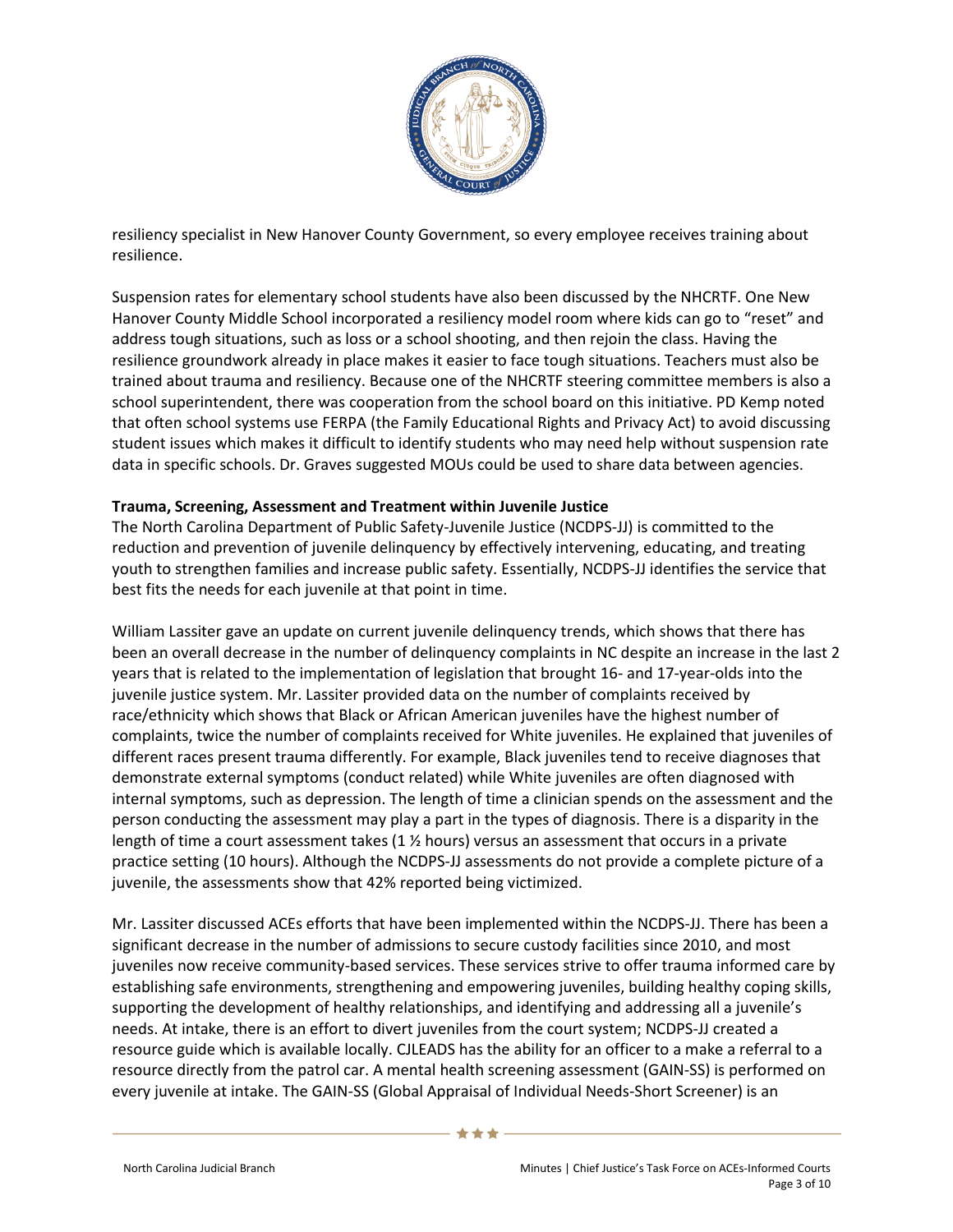

evidence-based survey that identifies the need for additional mental health, substance use, and anger management assessments. Most juveniles who are assessed are found to have a mental health need.

North Carolina is one of the first states to use a risk and needs assessment, the Youth Assessment and Screening Instrument (YASI). The YASI is intended to measure the risk of recidivism and develop case plans. Dr. Peter Kuhns explained that the YASI allows for the calculation of a trauma index that closely resembles the ACEs score. The trauma index will be implemented in January 2022, and every child that enters the system will be scored. At disposition, judges will receive a disposition report that includes a YASI summary, the full YASI Assessment, a YASI wheel that covers different domains of criminogenic risks, and a copy of the most recent mental health assessment or clinical comprehensive assessment. Dr. Kuhns is working with court stakeholders and other NCDPS-JJ staff to develop a YASI bench card that can be used by judges. The bench card will explain the YASI, the YASI wheel, and provide an overall summary. Additionally, YASI training for judges will also be offered.

Senate Bill 207, effective December 1, 2021, imposes new legal requirements in the form of a predisposition care review team when the court finds sufficient evidence that a juvenile has severe mental health issues and is eligible for a Level 3 disposition or a Psychiatric Residential Treatment Facility. Dr. Kuhns shared results of a survey of juveniles who were confined in a youth development center on December 31, 2020 that showed the average ACEs score was 4. DA Banks was surprised that the score was not higher; Dr. Kuhns added that multiple occurrences of the same trauma are counted once on the ACEs tool. Of those surveyed, 100% of girls and 49% of boys were diagnosed with a trauma related disorder. Trauma can be mimicked by oppositional behavior or depression. It is important to look for trauma through a trauma informed lens to identify those who need assistance. The more a person learns about trauma, the more trauma informed the person becomes.

NCDPS-JJ recently received a 5-year Substance Abuse and Mental Health Services Administration (SAMHSA) Mental Health Awareness Training grant which will focus on training all juvenile justice staff and community partners in youth mental health first aid, lived experience training, and a 16 hour "Think Trauma" training.

# **Cape Fear Collective Presentation**

The Cape Fear Collective, a non-profit organization, demonstrated how they are using data to create trauma informed courts and communities. Patrick Brien, CEO of the Cape Fear Collective (CFC), explained that Hurricane Florence initiated the coordination of efforts among non-profit groups to build resilience. Traditionally, there are three gaps that make systemic change difficult to achieve: (i) lack of data, (ii) lack of capital, and (iii) lack of collaboration across multiple sectors. The use of data presents an opportunity to effect change by creating actionable insights based on the data, the voice of the community and using capital and community collaboration to develop targeted resources. Combining those actionable insights with targeted resources can result in systemic change.

The CFC uses a community data platform (CDP) to analyze data containing 1300 metrics. The CDP allows CFC to consolidate data in nine different categories (i.e., health, housing, social support, justice,

\*\*\*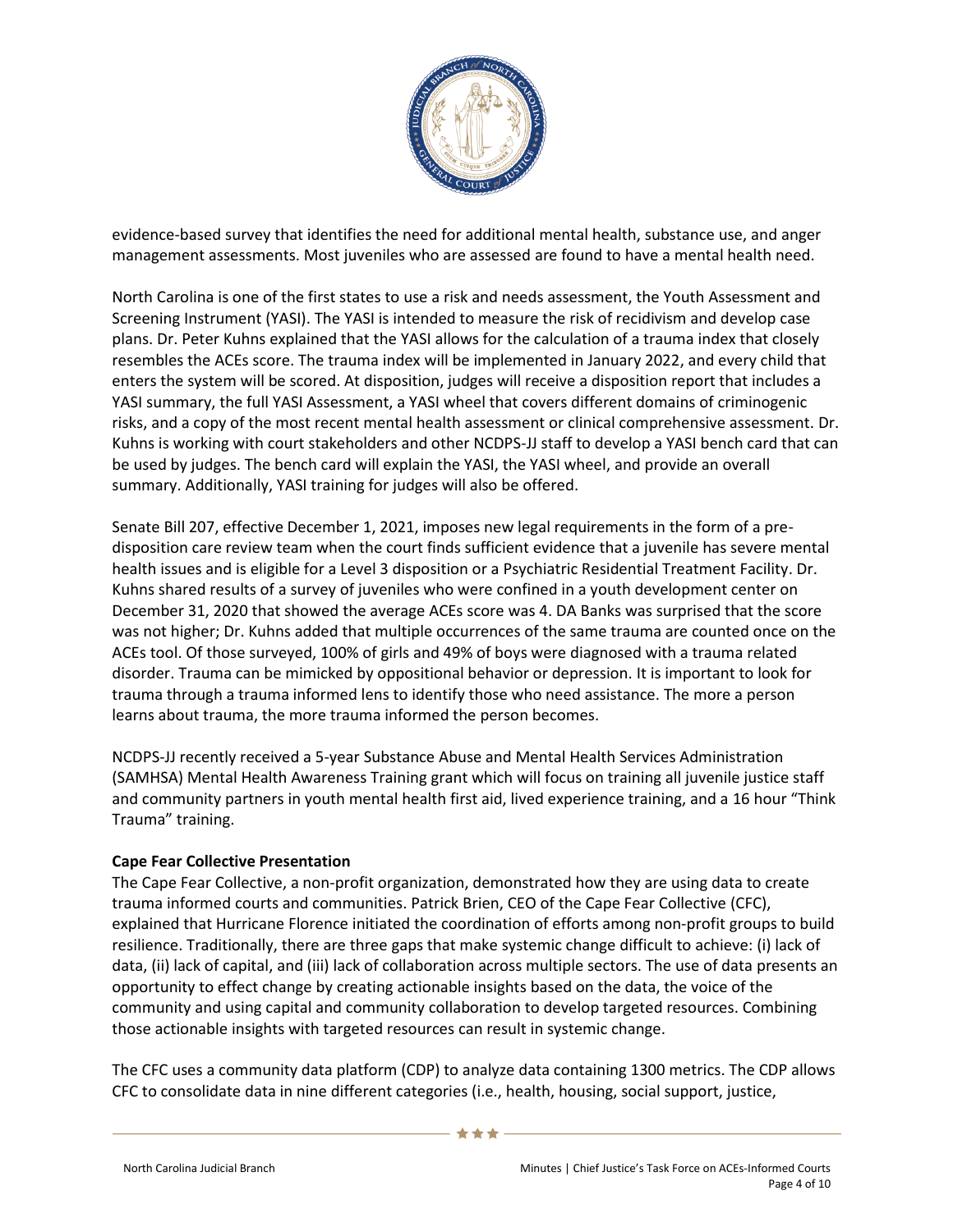

environment, economy, education, demographics, and transportation) and from multiple sources. They then work with banks to promote more equitable capital flows in communities by using data to inform where the resources are allocated. They can deploy the capital through community partners to address social determinants of health, such as affordable housing, transportation, workforce deployment, etc.

Using data to understand the experiences that people who interact with the court system have faced can help design interventions and rehabilitations. By quantifying adverse community environments (e.g., poverty, discrimination, poor housing, violence) through data, resources can be deployed to those areas using the starfish model.

The Healthy NC 2030 Initiative resulted from a group of experts from various fields who developed a common set of public health targets for NC over the next decade. The CDP was used to create attainable targets to achieve the state goal for the Cape Fear region similar to the Healthy NC 2030 goals. The data can identify trends over time and look at demographic disparities. The CDP allows CFC to see which counties are off track and by how much.

The CFC can use CDP data to enact change and distribute resources. For example, a collaboration between CFC, Novant Health, and the New Hanover Regional Medical Center was able to use data to identify vulnerable communities in the New Hanover area to receive a \$10 million dollar donation to Novant Health from Michael Jordan. The data was used to identify locations for new public clinics. It accounted for existing clinics, level of need, and where public transportation existed. The platform can be applied to other locations where the data is available for that specific area.

A Community Adversity Index (CAI) has been developed which summarizes the components of adverse community environments into a single metric that is easy to interpret and looks at the roots of those environments. The CAI allows for a data snapshot of a neighborhood based on an address and can report on racial and ethnic disparities. Obtaining data is a way that counties and the TFAC can help areas address issues at the local level and also identify where data deficiencies exist.

# **Adjourn**

The meeting adjourned for the day at 5pm.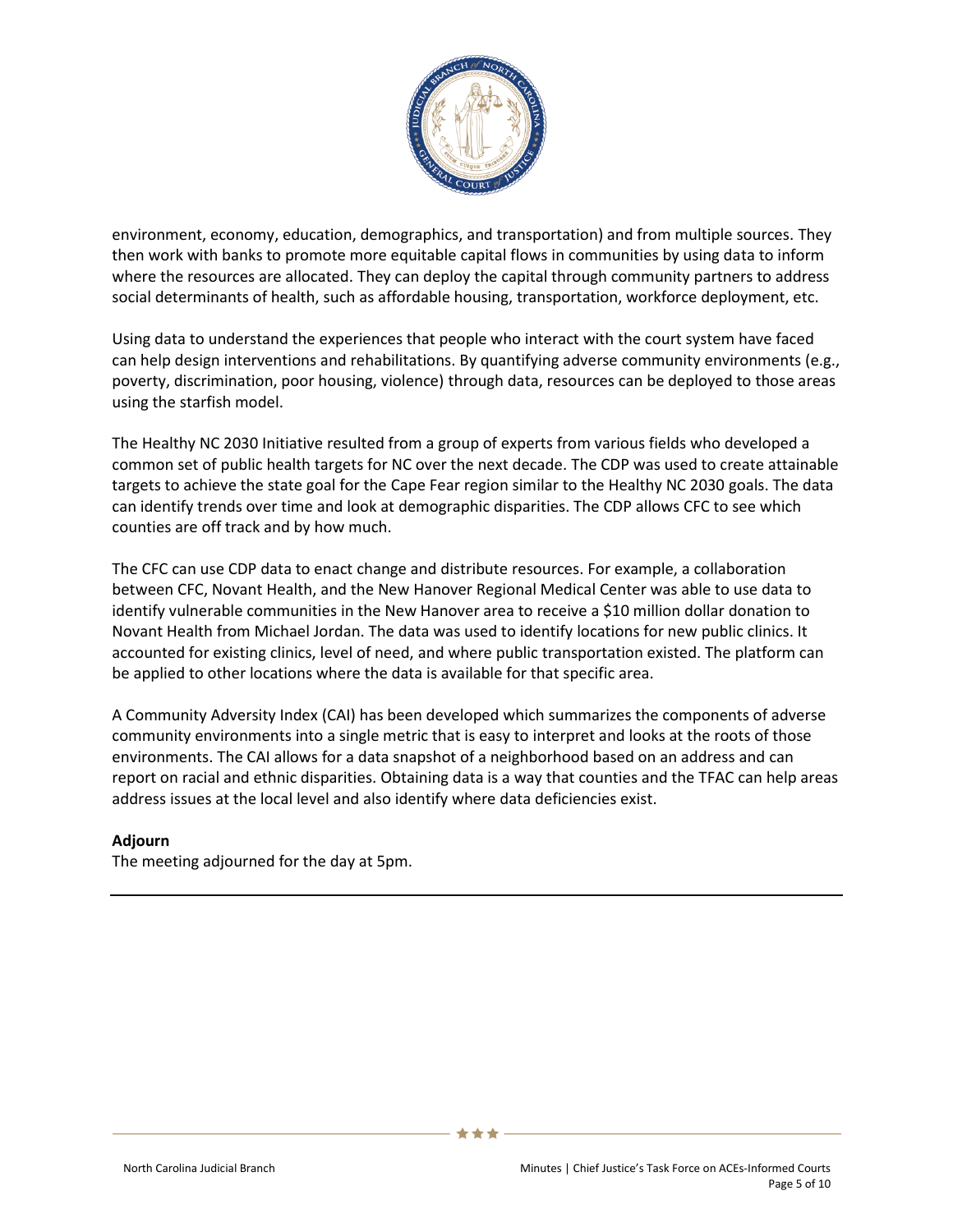

# **Friday, November 5, 2021**

The Task Force reconvened at 9:30am at the Harrelson Center in Wilmington.

# *TFAC Members*

- **Chief Justice Paul Newby, Convenor**
- **Judge Andrew Heath, Co-Chair**
- **District Attorney Ben David, Co-Chair**
- **•** District Attorney Seth Banks
- **Clerk Meredith Edwards**
- Judge Phyllis Gorham
- Nalini Joseph
- PD Bert Kemp
- Jack Marin
- **Judge Quentin McGee**
- **Judge Angelica McIntyre**
- **•** District Attorney Spencer Merriweather
- LaToya Powell
- **•** Mike Silver
- Judge Casey Viser

# *Advisory Group Members:*

- **Karen Fairley**
- Dr. Kelly Graves
- Jacqui Greene
- Kody Kinsley
- Sara DePasquale
- **Emma Paul**
- **•** Liz Winer

#### *Guests:*

- **Judge J.H. Corpening, II**
- **Susan Gale Perry**

# *NCAOC Staff*

- Ryan Boyce
- Lori Cole
- DeShield Greene
- Jodie Lanning

# **Welcome Remarks**

Chief Justice Newby expressed his desire for the TFAC to not only identify problems but also solutions to the problems. People change lives one person at a time by working in the lives of children which is the goal of the TFAC. The TFAC must work together to identify ways to make a difference. If everything cannot be fixed at once, the TFAC should develop ideas about how to address the problems. Chief Justice Newby would like for the TFAC "to leave the court system better than how we found it".

# **Family Courts, School Justice Partnerships, and Recovery Courts**

Judge J. Corpening discussed the impact of Family Courts, School Justice Partnerships (SJPs), and Recovery Courts in the lives of families and children. Over 60% of youth are exposed to abuse, neglect, or some other traumatic event before the age of 17. He encounters people who experience trauma or ACEs daily. His approach to holding court has transformed over the years. He now tries to connect with the people before him, use a different tone, show empathy, and convey that they are valued and respected. He emphasized the positive effects of building hope in people and showing them that someone cares.

Judge Corpening discussed some of the trauma informed practices currently in place in New Hanover. People can often be activated by traumatic events. For example, Hurricane Florence was a traumatic event in the Wilmington area. The new Juvenile Justice Courthouse was designed to be trauma informed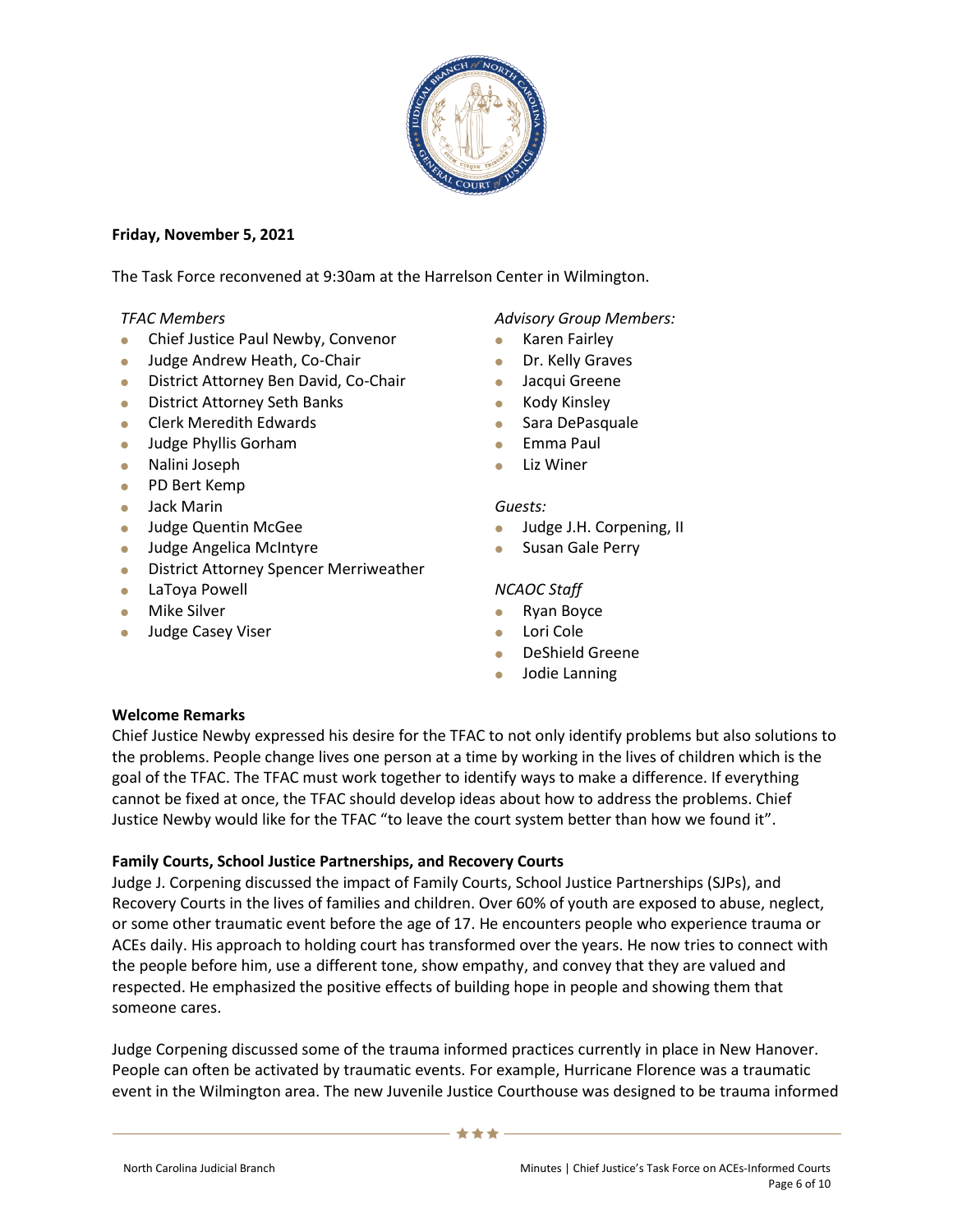

by including plenty of light and calming colors so people would feel different when they came to court and not be activated.

He began an Intensive Reunification Program a few years ago where he orders a parent to volunteer at the NICU to help expedite reunification. He uses a 1:1 parenting coach for the program. The team approach supports the family and parent by increasing bonding time with the child.

The Juvenile Attendance Council is a program that looks at the underlying reason why kids are not going to school. A multidisciplinary team, including DSS and mental health professionals, assesses the child, and matches families with needed services. This program has led to improved school attendance.

New Hanover County Psychological Services was created using JCPC funds to help kids receive therapy quickly and looks at risk and needs data. It offers a substance use counselor. Judge Corpening also stressed that people need to practice self-care and resilience to help others with trauma. He mentioned the use of an app (iChill) that offers guided wellness skills.

# *Family Court*

Judge Corpening discussed the Family Court Program in New Hanover and Pender Counties which reduces the delay in domestic cases. Family courts frequently see cases involving custody, divorce, substance use, domestic violence, mental health, incarceration of relatives, abuse, and neglect. Several of these issues are included in the adverse childhood experiences (ACEs) survey. For cases involving allegations of abuse and delinquency, it is not uncommon to see high ACEs scores. The core principles of family court are one judge/one family, court scheduling, active case management, and 24 hours of continuing judicial education devoted to special topic trainings.

Judge Corpening also commended the State Custody Mediation Program for their efforts to be trauma informed, recognizing the Custody Mediation Advisory Committee and Custody Mediation Program Manager Stephanie Smith on their efforts to expand trauma informed practices within the program. Part of the custody mediation process is mandatory attendance at a custody mediation orientation which includes information to educate the parents about trauma. Judge Corpening personally speaks to parents during orientation and has a video of his remarks to share in the event he is not available. He reminds parents that their children are the priority during the custody dispute.

# *School Justice Partnerships (SJPs)*

School Justice Partnerships (SJPs) were first initiated in Clayton, Georgia by Judge Steve Teske for the purpose of having a better relationship with community and students. SJPs aim to keep kids in school and off the streets by reducing exclusionary discipline practices, such as suspensions that lead to negative outcomes. Keeping kids in school and out of court is an ACEs-informed practice. In order to respond to student misconduct and minor school-based offenses, a graduated response model was developed. This model allows schools to address behavior when and where it happens.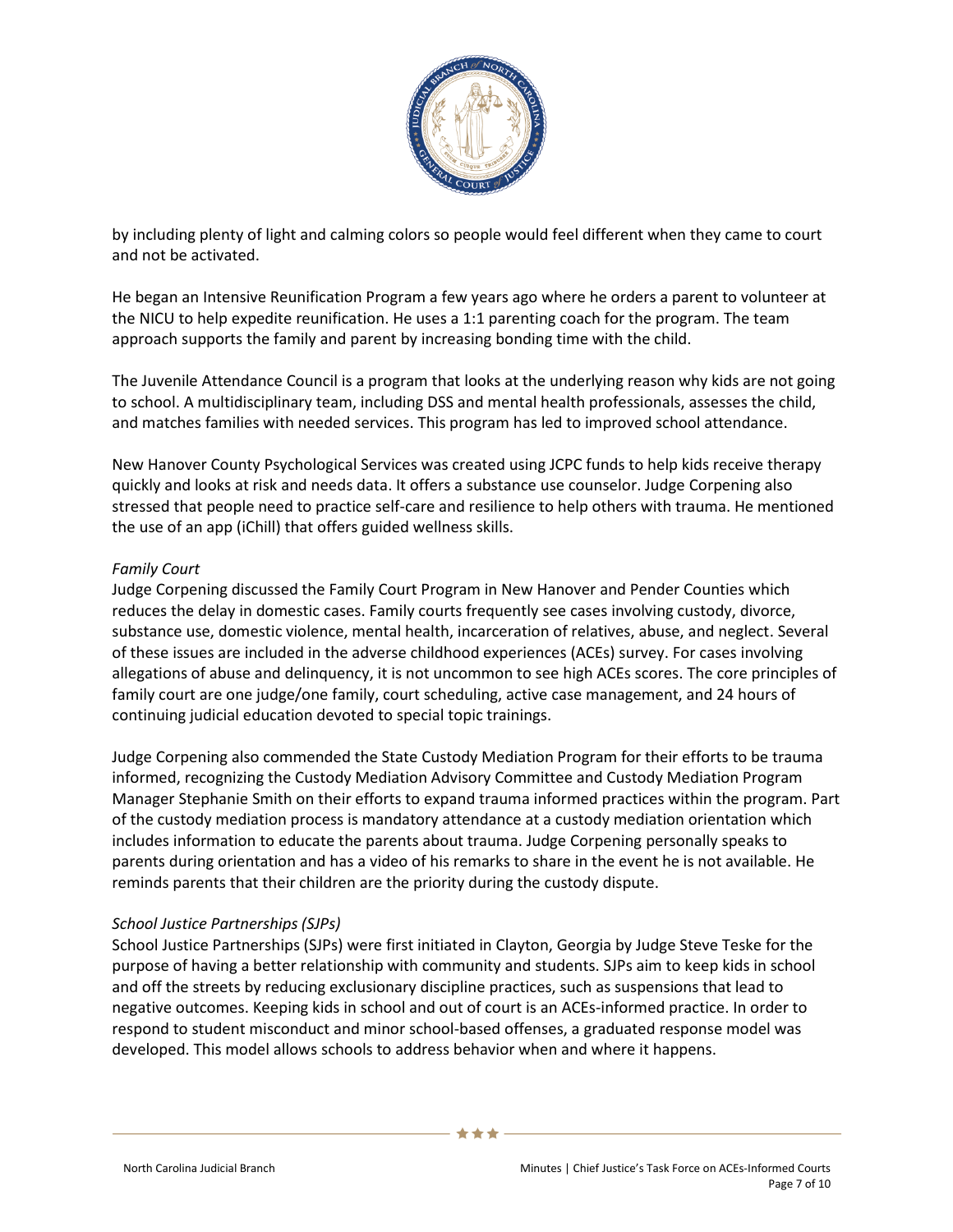

The New Hanover SJP has resulted in a shift in the mindset of school leaders, a better and safer school climate, significant reduction in dropout rates, and an increase in graduation rates. Other direct results of the SJP are various initiatives in the New Hanover County Schools (i.e., Trauma Sensitive School Pilot, resilience training for school staff, Mental Health First Aid training for every school employee).

Currently, SJPs exist in 40 NC counties. The TFAC inquired about the barriers to statewide implementation. The most opposition has come from school board attorneys because they are concerned about the liability associated with not charging juveniles. SJPs were supported by the NC Commission on the Administration of Law and Justice and are supported by the NCAOC. Judge Corpening noted that racial disparities existed in how students were treated for misconduct in New Hanover before the SJP was implemented. Therefore, while the school boards may be concerned about liability, there is also liability associated with students not being treated equally.

Chief Justice Newby commended DA David and Judge Corpening for their work and asked them to speak to other chief district court judges about SJPs. A major byproduct of groups such as the TFAC is to promote and encourage programs like the SJP.

# *Recovery Courts*

Recovery courts are essentially drug courts with a trauma informed name because recovery courts are ACEs informed. While they are no longer statewide, the NC Recovery Courts were organized following standards promulgated by the National Association of Drug Court Professionals (NADCP). Currently, New Hanover has an adult drug treatment court and a mental health court. There are plans to begin a Veterans' Recovery Court. Judge Corpening stated that the book "[The Body Keeps Score,](https://www.besselvanderkolk.com/resources/the-body-keeps-the-score)" written by Bessel van der Kolk, shows the need for veterans' recovery courts.

# **Walking Tour of Courthouse and Harrelson Center**

The TFAC Members and Advisory Group Members participated in walking tours of the Harrelson Center to see the different services provided and the New Hanover County Juvenile Justice Courthouse. The Harrelson Center houses more than 20 non-profit groups and works to build community. The Juvenile Justice Courthouse opened in early 2021 and is designed with a trauma informed lens.

# **Building a Resilient NC**

Advisory Group Member Dr. Kelly Graves conducted a study, funded by the Winer Family Foundation, to identify successful initiatives in NC and nationally to learn what worked and what did not work to implement statewide resilience efforts. The purpose is to support NC leaders and develop a set of recommendations that could be used in NC to build a science-based, trauma-informed approach to building community resilience.

Several states were highlighted, including Delaware, Pennsylvania, and Utah. Utah is the most similar to NC and is at the level where NC currently is in terms of efforts. Dr. Graves also spoke to several national groups: Campaign for Trauma Informed Policy and Practice, the ACE Resource Network, PACES Connection, and the Alberta (Canada) Family Wellness Initiative.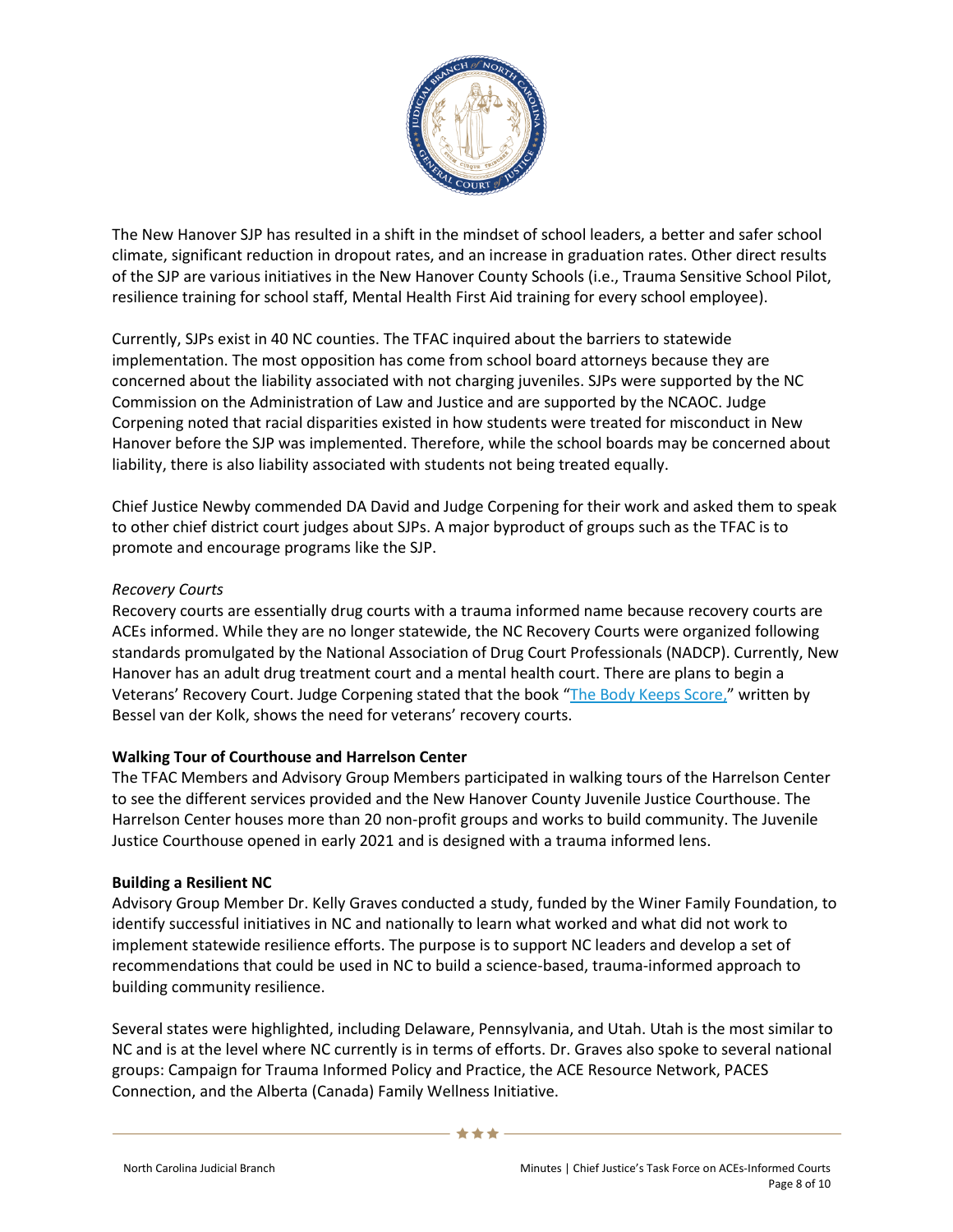

Dr. Graves developed an 8-point strategy to building a resilient NC, which was the focus of her presentation.

- 1. Backbone support: There is a need to identify the role and functions of an effective backbone agency in NC's resiliency work. States with an identified backbone support saw less duplication of efforts and better coordination of resources. There is a risk of governments serving as the backbone as there is a greater chance for leadership change. PD Kemp suggested a community college serve as the backbone.
- 2. Public Awareness and Strategic Communication: A resilient NC can be built by raising awareness and understanding about the effects of trauma with a unified message that is pushed across the state (e.g., a centralized website, increase public understanding).
- 3. Public Private Partnerships: Building partnerships between public and private agencies can be useful to explore the roles their agencies could play in these efforts. California has a model and is willing to consult and offer guidance.
- 4. Training and Technical Assistance: A train the trainer curriculum on ACEs and resilience and a statewide training plan should be developed.
- 5. Cross Sector Partnerships: Create an ACEs cabinet that is staffed with people from different agencies/systems/organizations to facilitate cross sector partnerships.
- 6. Policy and Advocacy: Promote the adoption of trauma informed care policies at the local, state, and federal levels and support the work of existing organizations that are active in trauma informed, resiliency policy work. Pennsylvania and California are good examples of this strategy.
- 7. Support Local Coalitions: Support the local coalitions by developing funding streams, building mechanisms to connect the coalitions, and creating learning opportunities for them.
- 8. Shared Measurement Strategies: Develop a strategy to measure community resilience and support the collection of data to report on the measures.

The next steps for the project are to disseminate the report and hold listening sessions across the state, connect key partners to each of the eight strategies, and establish separate action teams to flush out each strategy to build the actions needed. There are also plans to hold a 2023 NC Resiliency Conference. The product of the action teams for each of the eight strategies could be used to form a report to the General Assembly.

# **Education Subcommittee Report**

Judge Heath provided an update on the efforts of the Education Subcommittee. He acknowledged Amelia Thorn and the Bolch Institute's contribution to the subcommittee efforts. Dr. Kelly Graves, the Bolch Institute, and NCAOC are developing an ACEs general content training module with an estimated completion date of Spring 2022. The module will be on-demand. An advanced juvenile certification for district court judges that features ACEs/trauma informed content is being developed in collaboration with the UNC School of Government. NCAOC is working with NCDPS-JJ to develop a YASI bench card and provide video trainings about the YASI. To further resiliency efforts, a JCPC pilot county is being identified to implement a Success Sequence curriculum to teach life skills.